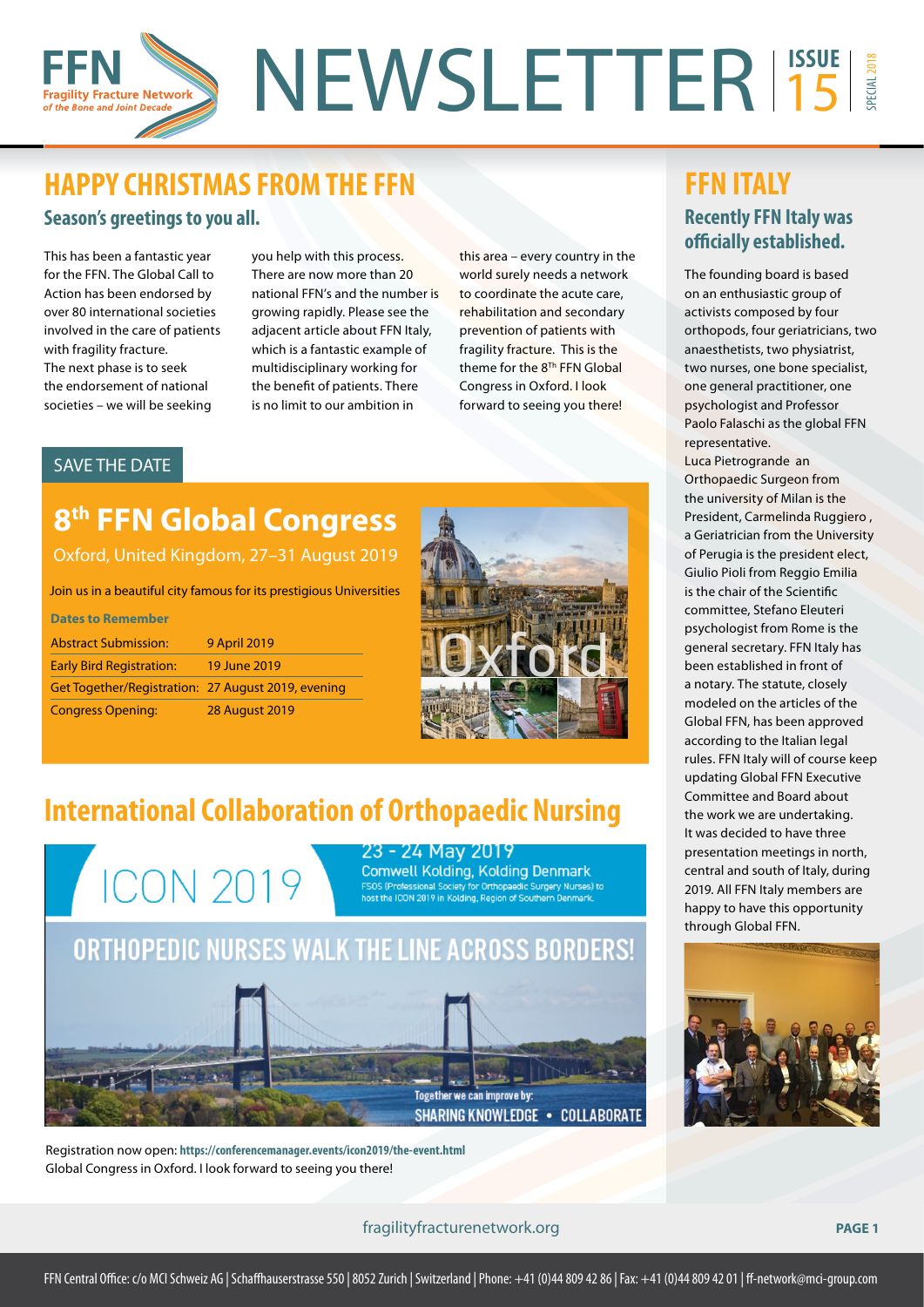# **Report of the first FFN Asia-Pacific Regional Expert Meeting**

### Tokyo University, 24-25<sup>th</sup> November, 2018

gility Fracture Network of the Bone and Joint Decade

**The meeting was attended by 129 healthcare professionals from 16 Asia-Pacific countries, plus Global FFN Board members from UK, Italy and USA:**

NEWSLETTER<sup>15SUE</sup>

| <b>Country</b>   | <b>Orthop Surgeon</b> | <b>Non-surg MD</b> | <b>Nurse</b>   | <b>AHP</b>     | <b>Industry</b> | <b>Scientist</b> | <b>Other</b>   | <b>Total</b>            |
|------------------|-----------------------|--------------------|----------------|----------------|-----------------|------------------|----------------|-------------------------|
| Australia        |                       | $\overline{4}$     | $\overline{2}$ | 3              |                 |                  |                | 9                       |
| China            | $\overline{3}$        | 8                  | $\overline{2}$ | $\mathbf{1}$   |                 |                  | $\overline{3}$ | 17                      |
| <b>Hong Kong</b> | $\overline{7}$        |                    | 6              | $\overline{2}$ | $\overline{2}$  |                  |                | 18                      |
| India            |                       | $\mathbf{1}$       |                |                |                 |                  |                | $\overline{2}$          |
| Indonesia        | $\overline{2}$        |                    |                |                |                 |                  |                | $\overline{2}$          |
| Italy            |                       | $\mathbf{1}$       |                |                |                 |                  |                |                         |
| Japan            | 10                    | 3                  | $\overline{2}$ | $\mathbf{1}$   | 5               |                  | $\overline{4}$ | 25                      |
| Korea            | 3                     |                    |                |                |                 |                  |                | $\overline{4}$          |
| Malaysia         | 3                     | $\overline{4}$     |                |                |                 | $\mathbf{1}$     |                | 9                       |
| Nepal            | 3                     |                    |                |                |                 |                  |                | $\overline{\mathbf{3}}$ |
| <b>NZ</b>        |                       |                    |                |                |                 | $\mathbf{1}$     |                | $\overline{2}$          |
| Pakistan         | $\mathbf{1}$          |                    |                |                |                 |                  |                | $\overline{2}$          |
| Philippines      | 6                     | 9                  |                |                |                 |                  |                | 15                      |
| Singapore        |                       |                    |                |                |                 |                  |                | $\mathbf{1}$            |
| Taiwan           | 6                     | 3                  |                |                |                 |                  |                | 11                      |
| <b>Thailand</b>  | 5                     | $\overline{2}$     |                |                |                 |                  |                | $\overline{7}$          |
| <b>UK</b>        |                       |                    |                |                |                 |                  |                |                         |
| <b>USA</b>       |                       |                    |                |                |                 |                  |                |                         |
| Vietnam          |                       | $\mathbf{1}$       |                |                |                 |                  |                | $\overline{2}$          |
| <b>Total</b>     | 53                    | 41                 | 12             | 8              | $\overline{7}$  | $\overline{2}$   | $\overline{7}$ | 132                     |

The mix of disciplines was appropriate, with orthopaedic surgeons constituting the biggest single group, but less than 50% of the total.

The stated goal of the meeting was to stimulate the formation of National FFNs (nFFNs). Before this meeting was planned, there were already nFFNs established in Japan, India and China. The process of planning the meeting itself stimulated the formation of a further six - in Korea, Malaysia, New Zealand, Philippines, Taiwan and Thailand. In the course of the meeting, representatives from Indonesia and Nepal expressed their intention to set up nFFNs. The reason for advocating the creation of nFFNs is the publication and wide dissemination of the Global Call to Action to Improve the Care of People with Fragility Fractures in the journal Injury (49: 1393-1397. (2018).

The message of the Call to Action is based on four "pillars":

- I. Multidisciplinary co-management of the acute fracture episode
- II. Excellent post-acute rehabilitation to recover function and quality of life
- III. Secondary prevention after every fragility fracture, via a Fracture Liaison Service
- IV. The formation of multidisciplinary national alliances to achieve policy change that facilitates the above three clinical pillars

A National FFN is one model for achieving the fourth pillar and thereby the rest. It has the advantage that, through the network of nFFNs and the annual Congress of the Global FFN, transmission of ideas and mutual encouragement are easily available. The programme of the Asia-Pacific Regional Expert Meeting was based around the four pillars **[https://nzoa.org.nz/](https://nzoa.org.nz/system/files/FFN%20Asia%20Pacific%20Expert%20Meeting%20on%20Fragility%20Fractures.pdf) [system/files/FFN%20Asia%20Pacific%20](https://nzoa.org.nz/system/files/FFN%20Asia%20Pacific%20Expert%20Meeting%20on%20Fragility%20Fractures.pdf) [Expert%20Meeting%20on%20](https://nzoa.org.nz/system/files/FFN%20Asia%20Pacific%20Expert%20Meeting%20on%20Fragility%20Fractures.pdf) [Fragility%20Fractures.pdf](https://nzoa.org.nz/system/files/FFN%20Asia%20Pacific%20Expert%20Meeting%20on%20Fragility%20Fractures.pdf)** Thus the Regional Expert Meeting was a key component

of the FFN's global drive to get the Call to Action translated into Actual action.

Thanks to impeccable organisation by Takashi Matsushita and his colleagues in FFN-Japan, including delicious food at the Welcome Reception and Networking Dinner, the meeting proceeded in an excellent, positive atmosphere. We are in the process of gathering the presentations to put up on the FFN website. The final discussion was full of ideas about how to make the next regional meeting even more useful. The Organising Committee for the Tokyo meeting will meet shortly to consider where and when that should be held.

15

SPECIAL 2018

*David Marsh General Secretary, FFN Co-chair, Regionalisation Committee*

fragilityfracturenetwork.org **PAGE 2**